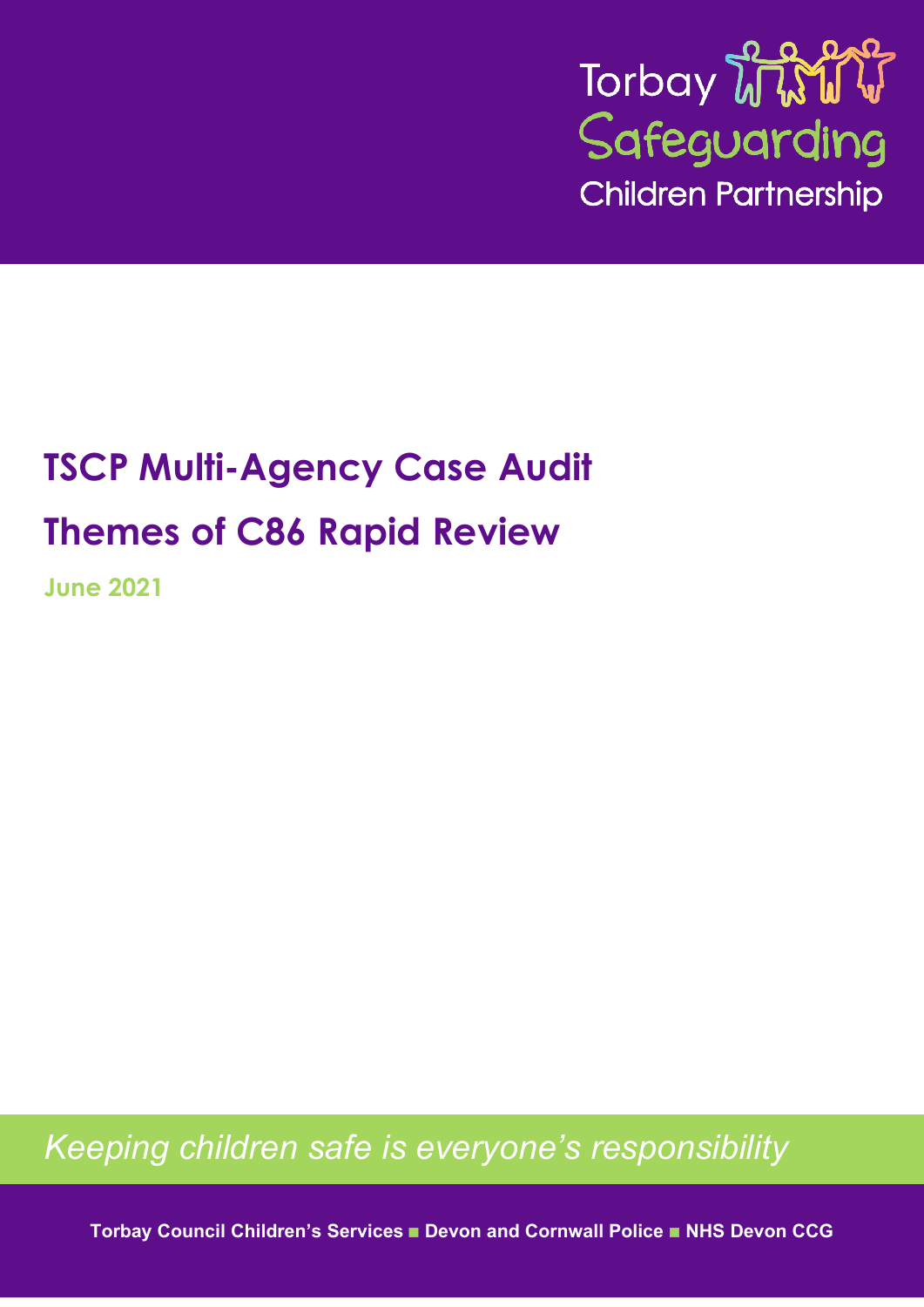# **Contents**

| $\mathbf{I}$ |                                                                                                                                                                                  |
|--------------|----------------------------------------------------------------------------------------------------------------------------------------------------------------------------------|
| 2            |                                                                                                                                                                                  |
| 3            |                                                                                                                                                                                  |
| 4            |                                                                                                                                                                                  |
|              | Theme 1: Professional curiosity effectively considers risk to children and young people                                                                                          |
|              | Theme 2: To understand how professionals consider the risk and protective factors                                                                                                |
|              | Theme 3: Understand the extent to which safety planning considers risk to unborn children                                                                                        |
|              | Theme 4: Understand the extent to which the Professional Differences Policy is used to<br>support effective challenge between professionals, resulting in a positive outcome for |
|              | Theme 5: Understand the extent to which the impact of maternal mental ill health upon                                                                                            |
|              | Theme 6: Understand the extent to which Covid-19 had an impact on the interventions and<br>engagement by parents on outcomes for children and young people10                     |
| 5            |                                                                                                                                                                                  |
|              |                                                                                                                                                                                  |
|              |                                                                                                                                                                                  |
| 6            |                                                                                                                                                                                  |
|              |                                                                                                                                                                                  |
|              |                                                                                                                                                                                  |
|              |                                                                                                                                                                                  |
|              |                                                                                                                                                                                  |
|              |                                                                                                                                                                                  |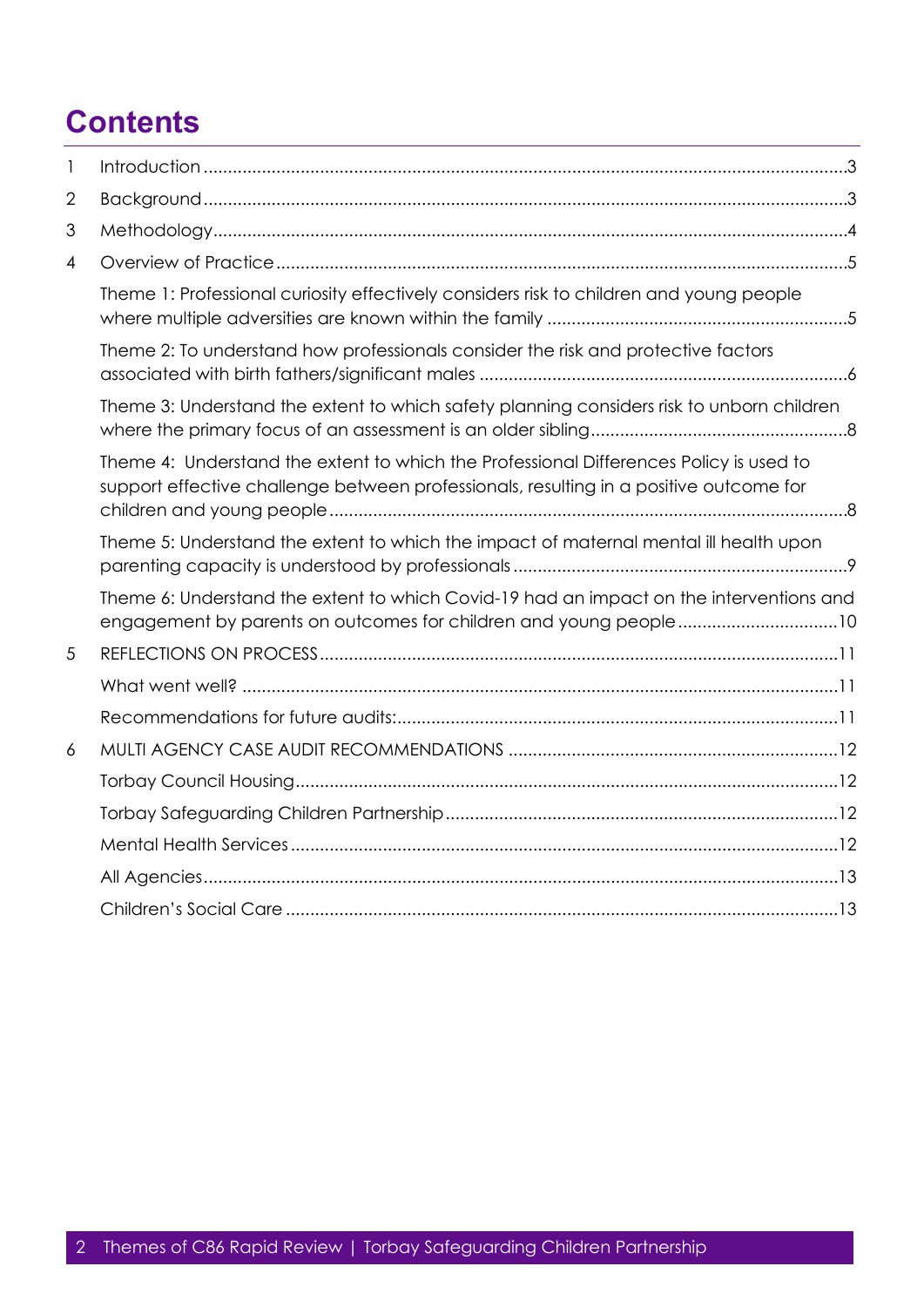# <span id="page-2-0"></span>**1 Introduction**

Integral to the new Torbay Safeguarding Children Partnership arrangements<sup>[1](#page-2-2)</sup> is the commitment to improving outcomes for children and young people in line with Working Together 2018.[2](#page-2-3) The Partnership has committed to undertaking four Multi Agency Case Audits (MACAs) throughout the year, based on themes directed by the Partnership Executive or that are agreed priorities of the Partnership.

The aim of a MACA is to consider:

- The effectiveness of frontline practice in protecting children and young people
- How well learning from previous MACAs and recent Reviews has been embedded and translated into practice
- The impact of that learning on improving outcomes for children and young people

# <span id="page-2-1"></span>**2 Background**

A Rapid Review was undertaken in December 2020, following injuries to a 34-week-old baby who sustained 20% burns to her body and a fractured skull.

The Panel recommended that the case did not meet the criteria for a Child Safeguarding Practice Review, and themes for learning were identified as follows:

- The use of professional curiosity to effectively consider risk to children and young people where multiple adversities are known to be present
- How professionals consider risk and protective factors associated with birth fathers/males in the household
- Consideration of risk to unborn children when primary focus of an assessment is on an older sibling
- Use of the Professional Differences Model to support effective challenge
- Impact of maternal mental ill health on parenting capacity

Although the National Panel and the Partnership Executive agreed with that recommendation, the Executive requested an audit be undertaken to understand the extent to which practice identified within the Rapid Review was reflective across the Partnership.

<span id="page-2-2"></span><sup>1</sup> Safeguarding Children Partnership Arrangements and Child Death Review Arrangements for Torbay, September 2020, Torbay Council

<span id="page-2-3"></span><sup>&</sup>lt;sup>2</sup> Working Together to Safeguard Children A guide to interagency working to safeguard and promote the welfare of children, updated December 2020, HM Government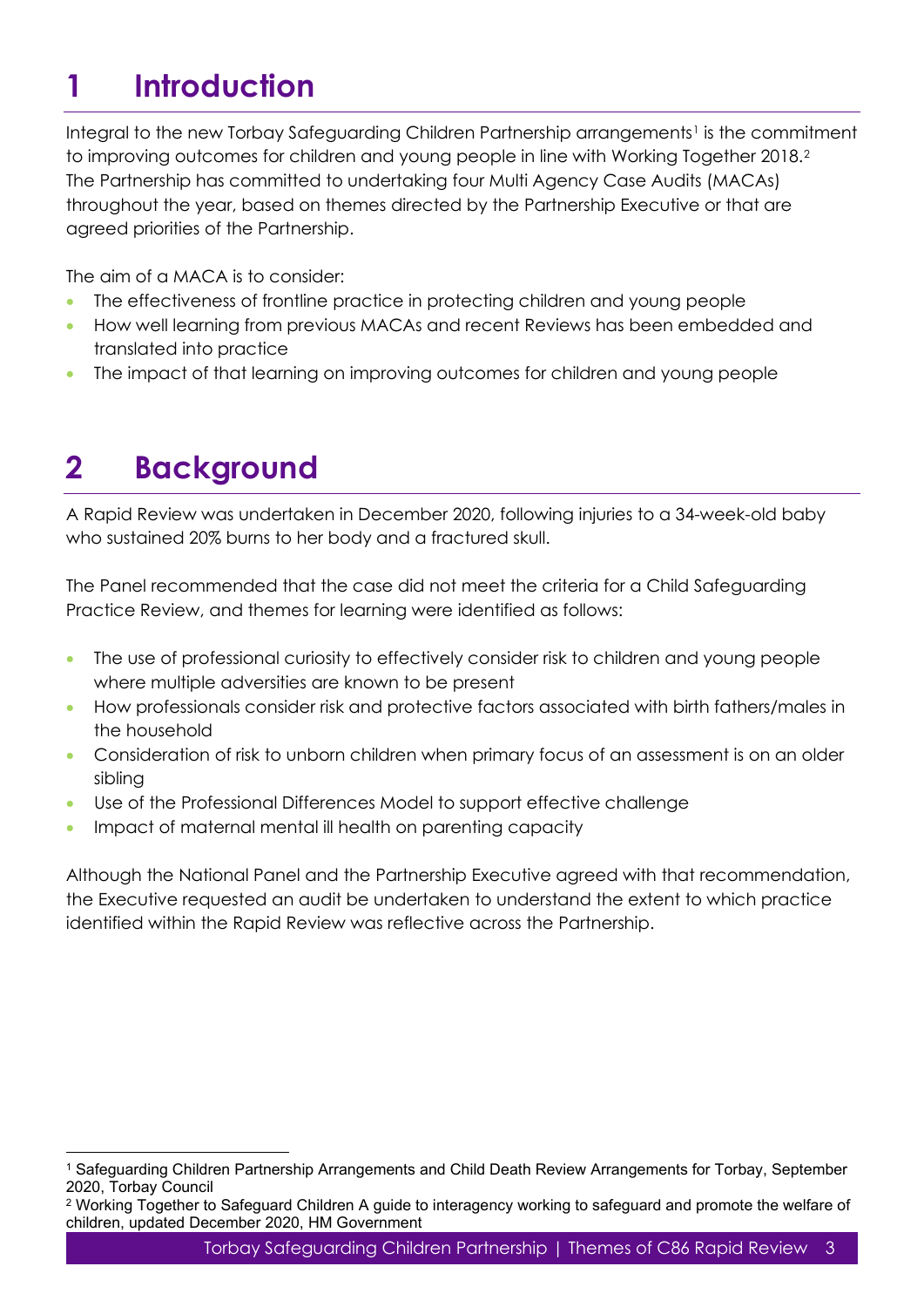# <span id="page-3-0"></span>**3 Methodology**

The Terms of Reference for the audit were developed and agreed by the TSCP Business Group. (See Appendix 1) A new audit tool was developed and areas for response agreed in line with the themes identified within the background section above. (See Appendix 2).

This MACA was the first to be undertaken under the new Safeguarding Children Partnership arrangements. Due to Covid restrictions being in place, it was completed via Microsoft Teams.

Due to the requirement to include young children within the audit, it was agreed that the Public Health Nursing Team would identify the children to be audited. It should be acknowledged that the Service Manager & Professional Lead for Public Health Nursing responded very positively to this request and worked to a very tight deadline to identify more than the number of children required which enabled us to include families facing a wide range of issues. The Public Health nursing records provided good oversight of other partners involved in the case, so were able to identify which other agencies should be included in the MACA discussion.

Names of the families to be audited were shared with relevant partners to allow internal review of the cases, with completed submissions being sent to the TSCP in readiness for the main audit which took place on the 19th April 2021.

The audit team consisted of four members of the Quality Assurance Group:

- Chair of the Quality Assurance Group Chair of the audit
- Education Safeauardina Officer
- Lead Auditor for Children's Services
- Business Manager of the TSCP

Supported all day by:

- Police
- HV Team Leader
- Named Midwife
- CCG Primary Care Safeguarding Team
- CCG DASV Lead

With case specific attendance from:

- Children's Social Care Social Workers and Managers
- Adult Substance Misuse service
- Adult Mental Health service
- Perinatal Mental Health service
- Paediatric Liaison Service

Probation and Housing were also invited to contribute to relevant cases, however the TSCP did not receive any returns from them, nor did they attend.

In total practice relating to ten families was reviewed, with approximately half an hour allocated for discussion per family.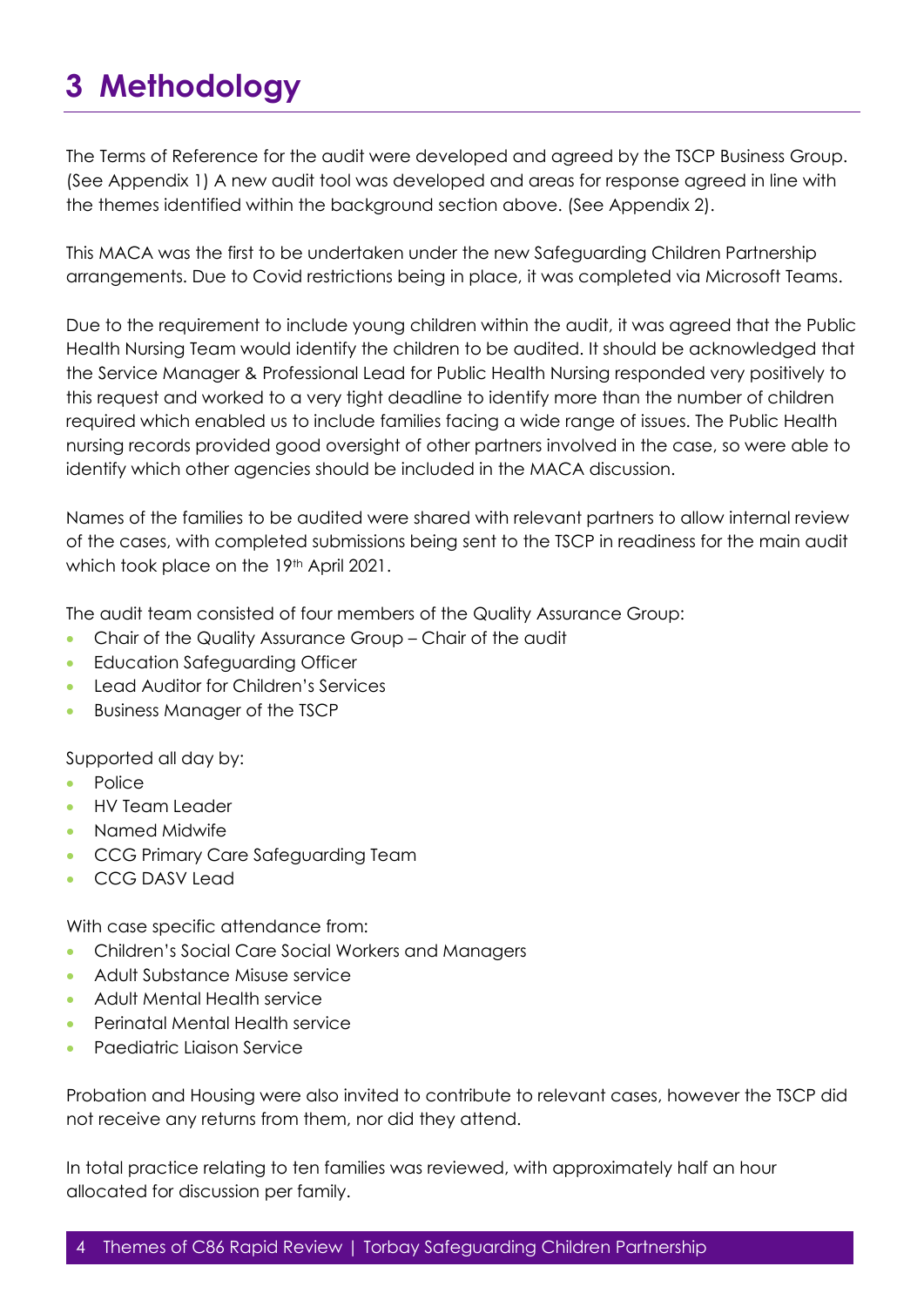# <span id="page-4-0"></span>**4 Overview of Practice**

### <span id="page-4-1"></span>**Theme 1: Professional curiosity effectively considers risk to children and young people where multiple adversities are known within the family**

Professional curiosity as an area of practice scrutinised within this audit was found to be inconsistent, and practice varied between good and concerning. Professional curiosity improves multi-agency planning and ensures that children remain the focus of our interventions.

One case provided evidence that a prompt enquiry to children's social care by the midwife, led to immediate identification of vulnerabilities, referral to the targeted help panel which triggered information sharing regarding the risk posed by the father, resulting in threshold being amended from level 3 to level 4 and a single assessment being completed.

In another case, professional curiosity supported effective challenge to parents regarding cannabis use and their false compliance with mental health support. This led to improved quality of assessment and understanding of the children's experiences. All professionals were therefore aware of concerns and there was a shared acknowledgement of assessed risk. Risk captured effectively within CARAs was shared appropriately.

Where professional curiosity prompted unannounced visits to the family home, monitoring of children was more robust and this approach supported informed challenge to parents where concerns were identified.

Some evidence was found that family recordings were being analysed with consideration as to how history increased risk and impacted on current parenting capacity, however this not an embedded multi-agency approach.

Information sharing across the partnership was found to be inconsistent, impacted by changes in allocated workers, restrictions to practice due to Covid and a lack of a shared understanding of the threshold of risk. There was evidence that in one case, children's social care had not shared key information with substance misuse services, leaving significant gaps in care and safety planning that will have elevated risk. Additionally information regarding the step down from a child protection plan to a child in need plan had not been shared with the GP.

The audit identified that whilst midwives do openly ask whether a pregnant woman feels safe at home (where safe to do so), it appears that this question may not be revisited once it has been recorded as being asked. Additionally, it was reflected that conversations that take place during visits may not always be recorded on the midwifery notes. Whilst professionals may well have open and honest discussions with women, this approach relies on self-disclosure. Therefore, how this information is then recorded to inform future contacts and safety planning is not clear.

For one family, there was evidence to suggest that risk from a male returning home from prison may have been known, but how that risk was shared in a timely manner and considered in terms of safety planning for family members is unclear. Due to the fact father was in prison, the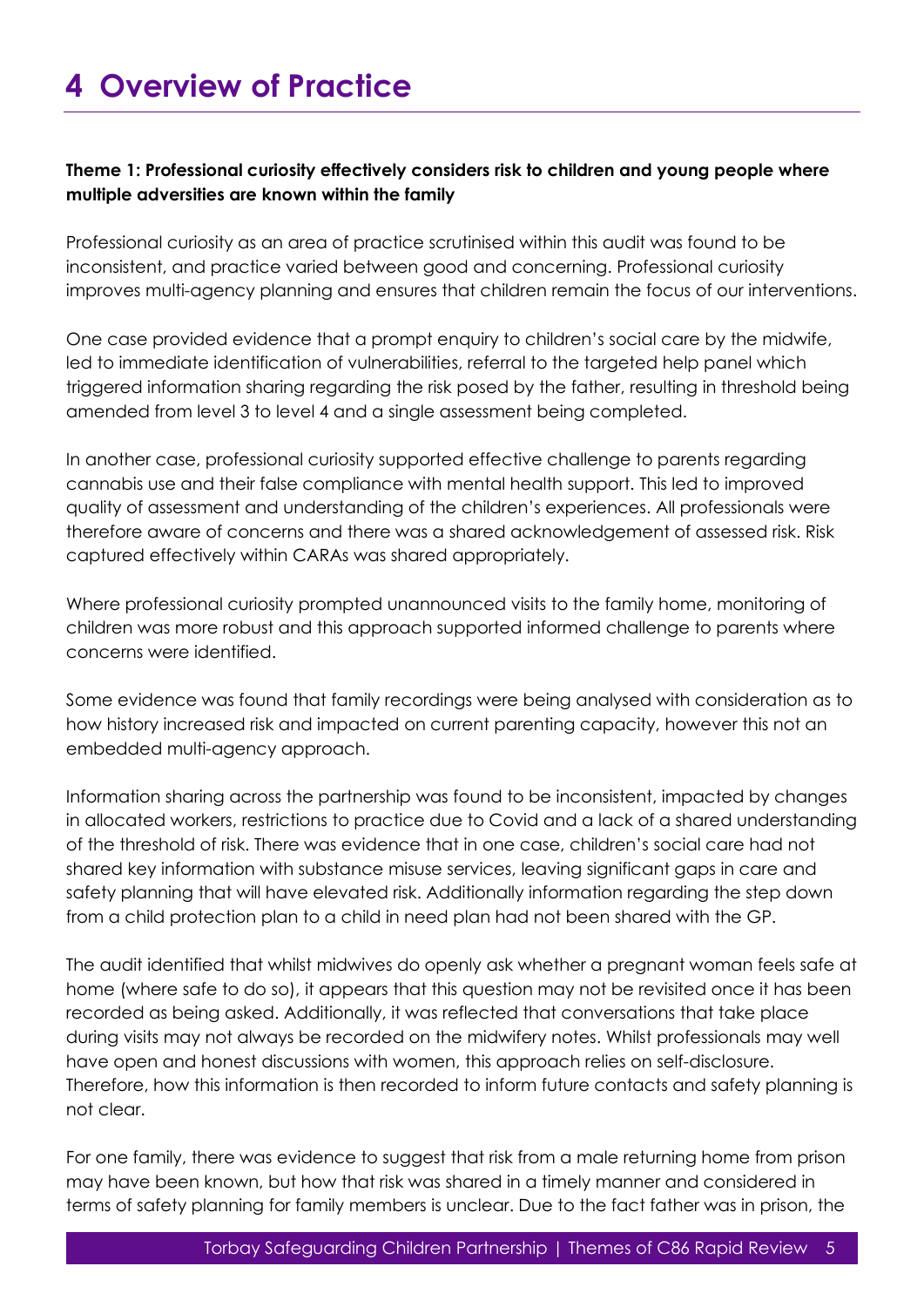children were stepped down to child in need planning, however there was evidence that the required meetings following step down did not always take place. This created challenge in assessing risk in the multi-agency arena. For these children, risk had changed to include the older sibling alongside the father, however this had not been considered within the safety plan.

Whilst there is evidence that supervision takes place across agencies, there is limited evidence that the supervision process consistently encourages curiosity and effectively challenges practice to consider impact on children.

The audit highlighted that although the ViST form encourages professional curiosity from officers, at times due to the emergency response function, there can be a lack of a holistic approach or cross referencing that considers cumulative risk. Conversely there were examples of good information sharing through tools such as Family Health Needs Assessments, Intra-Agency Communication Forms and CARAs that meant records were updated accordingly, resulting in a robust multi agency plan being understood and implemented.

There was inconsistent evidence of the views of the family being sought by practitioners, where this would enable the family to proactively influence the safety planning where multiple adversities had been identified.

Evidence from the cases audited suggests that whilst family members usually attended initial statutory meetings, this attendance was often not sustained through the reviewing process. Consequently views were not always recorded. This leads to a question of whether families understood the purpose of those meetings, valued the process and indeed, felt valued themselves within it.

Where professionals had developed an open and transparent relationship with parents, audits demonstrated a shared understanding of risk, meaning parents could move from a position of feeling 'done to' to one of being engaged and motivated to make the changes required. These positive relationships supported effective challenge when issues of disguised compliance arose. There was good practice noted where a social worker identified the need to cross reference information that a mother had told her due to disguised compliance being a known concern.

### <span id="page-5-0"></span>**Theme 2: To understand how professionals consider the risk and protective factors associated with birth fathers/significant males**

Practice in how professionals engaged with fathers/significant males was varied across the partnership.

There was good evidence of information being shared from risk assessments undertaken by probation, actively informing care and safety planning. In one case both males involved in the family were included in assessments which allowed all aspects of the children's identity and lived experience to be understood. The impact of this was that safety planning was appropriate and therefore more likely to be effective. Where one father was known to be evasive, an approach to engaging him in a meaningful way was adapted so he could be part of the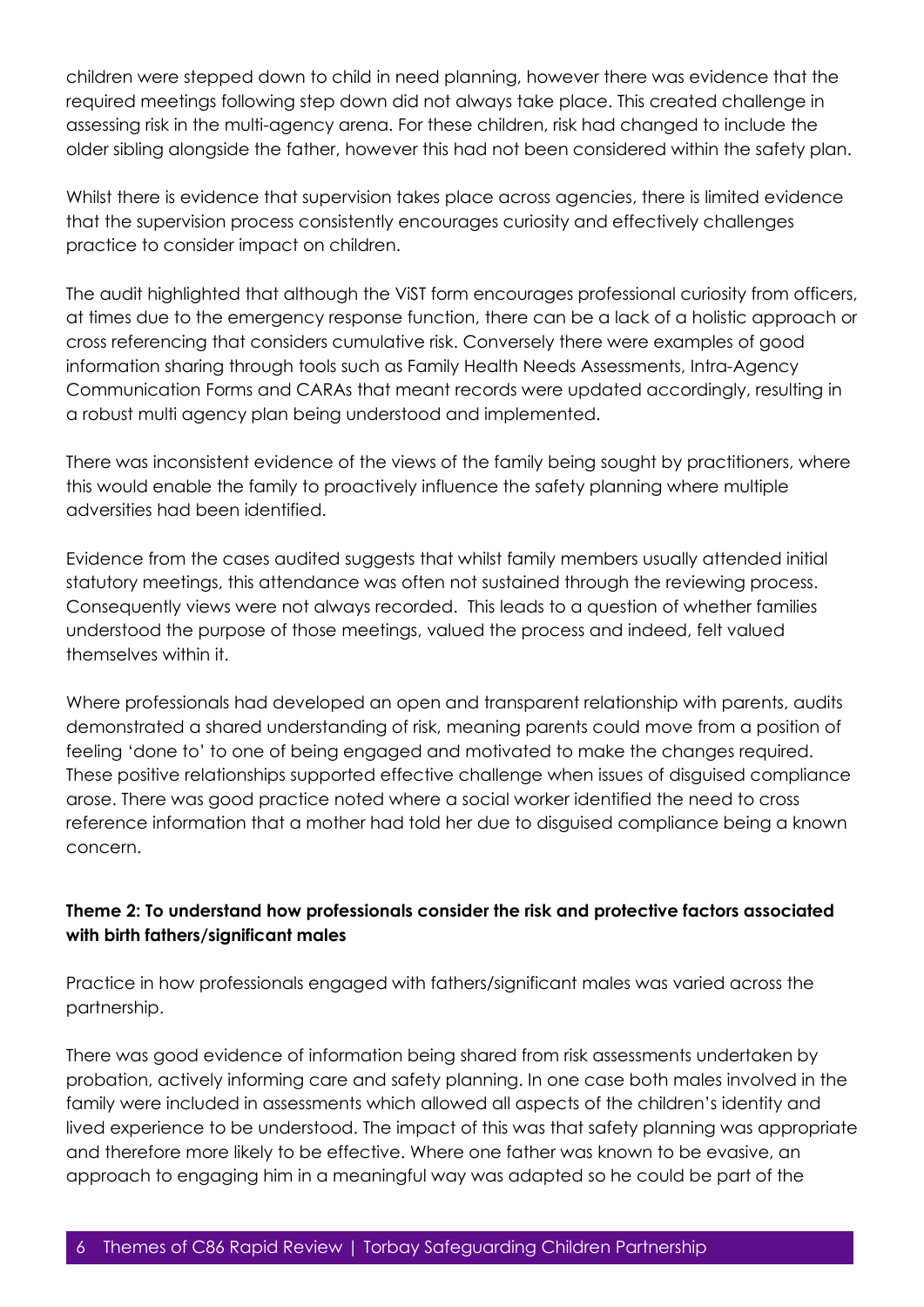assessment and supported his understanding of the impact of his behaviour and how that translated into risk.

Further evidence of good practice demonstrated sensitivity and adaptability to approach when a father disclosed difficulty in reading and anxieties as a new father. Alternative methods of communication were established enabling him to be part of the assessment and be clearly aware of the professional concern and risk. In another case children were distressed that they could not receive letters from their father who was in prison. This was followed up to ensure that this key contact could be facilitated.

In contrast to this, there was equally evidence of less proactive practice, with some audits demonstrating limited evidence of the methods used to engage fathers effectively in the assessment process. In one case there was a professional acceptance that it was 'ok' for the male/father to be elsewhere in the household whilst key assessments and discussions regarding risk were being undertaken. Professionals at times appeared reluctant to challenge this absence and therefore this led to a question of how they considered this lack of engagement when considering risk within parenting capacity.

Where fathers/significant males had not engaged in any assessments, the detail within the assessments was based on information held on IT systems rather than direct information from the individual. It was acknowledged that both historical information in relation to risk factors and more up to date information often got lost with changes in social worker. There was evidence that case records for a father linked him with the children, but it was unclear whether he had an opportunity to contribute to the assessment. Additionally, in one case an assessment had been shared with the father who was in prison, but again it was unclear whether he had been given an opportunity to contribute to the assessment.

There was a shared concern that due to restrictions from Covid, fathers and/or significant males were not being seen at some key health appointments, meaning that risk or protective factors in some cases was unassessed.

There was evidence of key partner agencies not having relevant information shared in relation to child protection planning. In one case this resulted in lack of awareness of MARAC concerns, which in addition to the pregnancy and mental health problems would have prompted a different response from the substance misuse services through face to face contact. In this case there was evidence of repeated requests via email to contact the allocated social worker, however it is unclear how the lack of response was challenged or escalated.

In stark contrast to the risk associated with fathers/significant males was a case where there had been information to suggest that the mother had been abusive towards the father, however all risk was focused around the father, who was not spoken to about this.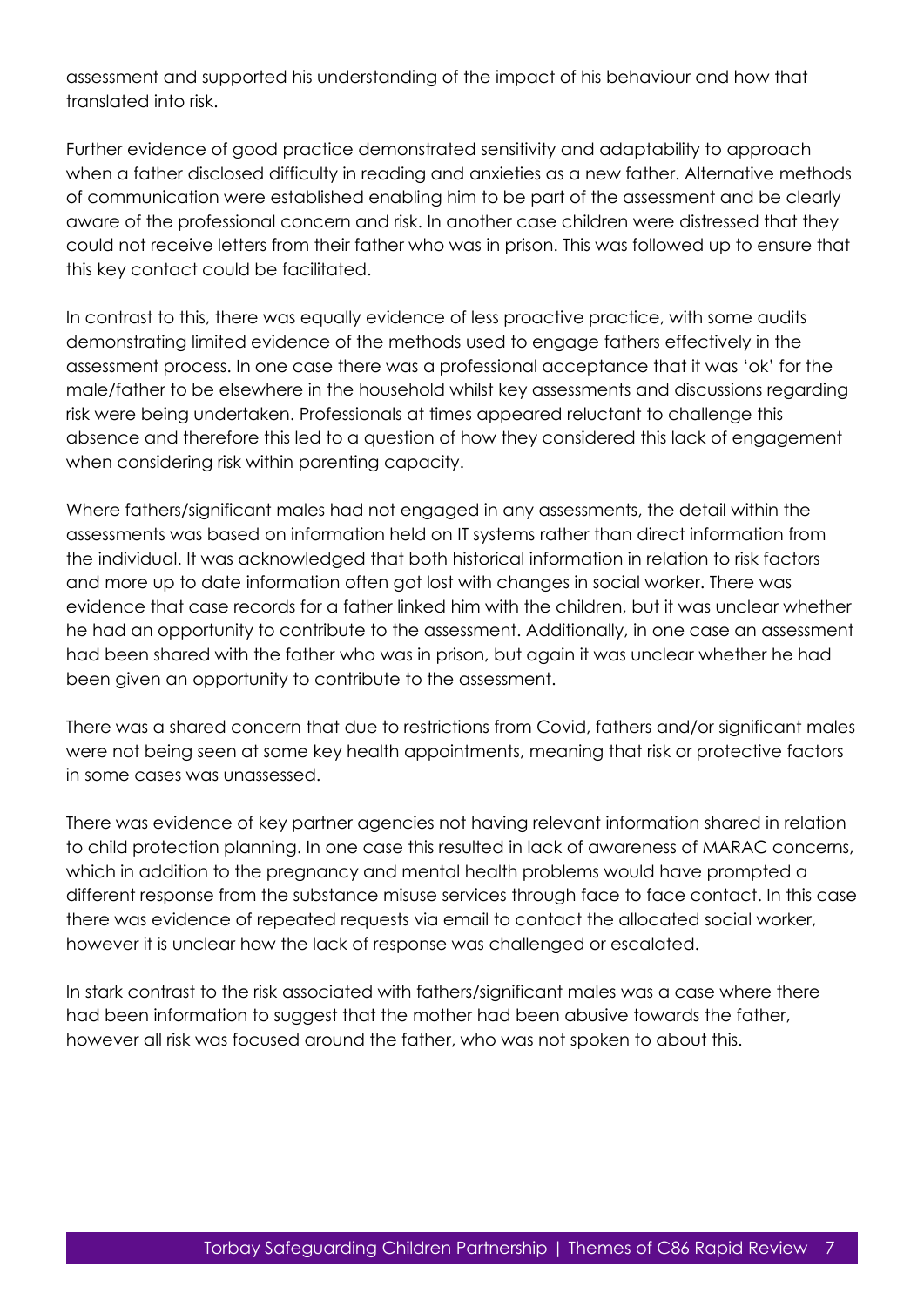### <span id="page-7-0"></span>**Theme 3: Understand the extent to which safety planning considers risk to unborn children where the primary focus of an assessment is an older sibling**

Once again, findings within this audit demonstrated that although the Unborn Baby protocol was implemented in most cases, there remains an inconsistent approach to safety planning around risk to unborn babies.

Good practice identified showed that in one case where historical risk factors were shared regarding father's previous children, the Unborn Baby Protocol was implemented, and risk assessment and safety planning were undertaken from an informed position. There was evidence of maternity staff being fully aware of the plan upon mother's admission, and discharge planning meetings being held in a timely way involving all relevant professionals. This resulted in a shared understanding of risk between the professionals, parents were given an opportunity to share their views and were fully aware of the professional concerns. Where there was child protection planning in place for an older sibling, evidence suggests that the unborn baby was a joint focus of that plan and risks were considered.

However, less effective practice was identified in another case where there was a delay in the unborn baby panel being held which meant that there was no effective pre-birth planning. Where an unborn baby panel had been held, risks were identified but did not transfer onto the Child Protection Plan, therefore the child was left at risk from mother's alcohol use and poor mental health. One case evidenced a child in need plan that focused completely on the behaviours and needs of the older sibling and did not consider risk factors for the unborn baby. Of significant interest was that in all cases, there was limited evidence of consideration of the potential risk that a new-born baby triggers on its own as an event, in a household that is already experiencing multiple adversities and associated risks.

There was evidence for one family where the relevant professionals were not invited to a strategy meeting, resulting in key information not being considered alongside other presenting concerns. As this was one example within the cases audited, it is unclear whether this is representative. A brief dip sample of recent strategy meetings to check compliance would be recommended to test this.

### <span id="page-7-1"></span>**Theme 4: Understand the extent to which the Professional Differences Policy is used to support effective challenge between professionals, resulting in a positive outcome for children and young people**

The findings from this question were of significant interest to the audit team due to previous audits not identifying if the question has not been specifically asked. In those audits there were identified cases where it was felt that the Professional Differences Policy should have been invoked.

For the purposes of this audit the majority of professionals did not believe that the Policy was required for all but one of the cases. It was generally noted that the impact of collaborative working meant that appropriate and effective care planning was in place and there was no need to escalate any professional differences. However, there was one example found where concerns were raised within the audit tool that suggested the policy should have been used.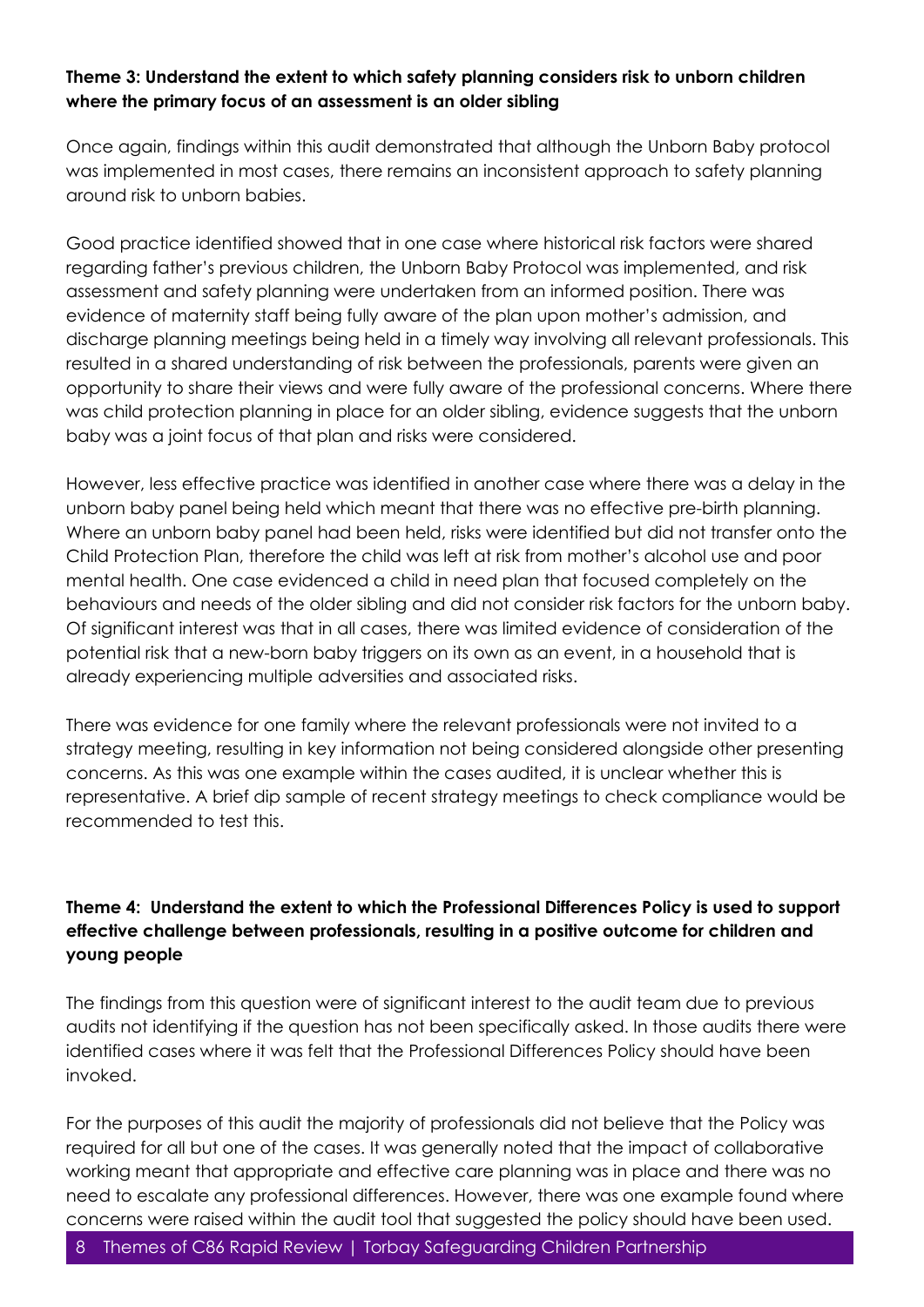Where the policy had been implemented, it was used effectively and did not proceed past its first stage, resulting in a positive outcome for the children concerned.

Evidence from the audits suggest that there is not a clear partnership wide understanding of the difference between sharing concerns and raising a formal escalation of professional difference.

## <span id="page-8-0"></span>**Theme 5: Understand the extent to which the impact of maternal mental ill health upon parenting capacity is understood by professionals**

This theme once again highlighted a variance in practice around professionals understanding of, and response to maternal mental ill health.

There were areas of good practice where professionals took time to speak with mothers and articulate their concerns, resulting in agreement to referrals into the perinatal mental health team. Additionally, there were examples where professionals had taken time to speak with parents individually and together, in one case having recognised that father's dominance impacted upon mother's ability to engage meaningfully. Further examples demonstrated evidence of the impact of mother's mental health issues being included within the child protection planning, however this was not found to be consistent.

In one case there was evidence that concerns were shared with appropriate professionals including the GP who was in a strong position to support the mother, however she did not access this support. Recognising the vulnerability, the social worker contacted the health visitor to see if she could support the mother to access the support. Further good practice highlighted was the school recognising mother's vulnerabilities and sharing this with the social worker, resulting in further support being provided for the mother and the risk to the children being reduced. One health visitor identified that timely and effective information sharing across the partnership heightened professional's awareness of the need for a more robust exploration of the concerns for mother's mental wellbeing. Support for the mother was included as part of the child protection planning and working in an open way with the mother enabled her to recognise the impact of her traumatic past.

In other cases, where the mother's mental health concerns were discussed at meetings, discussion did not always translate into effective care planning that reflected the risk identified. There were examples where key services such as adult mental health and substance misuse services were not invited to the appropriate meetings. Professionals highlighted this lack of a collaborative risk assessment as detrimental to capturing the large number of unmet needs for the child and its unborn sibling.

At times some of the language used by professionals to describe mother's non engagement with assessments or referrals was concerning. Phrases such as 'unwilling to discuss' or 'couldn't formulate a plan as mum unwilling to engage' suggest an inability to understand the multiple factors that influence individual's ability to access services. In one case it was highlighted that although concerns had been identified in relation to the mother's mental health, she was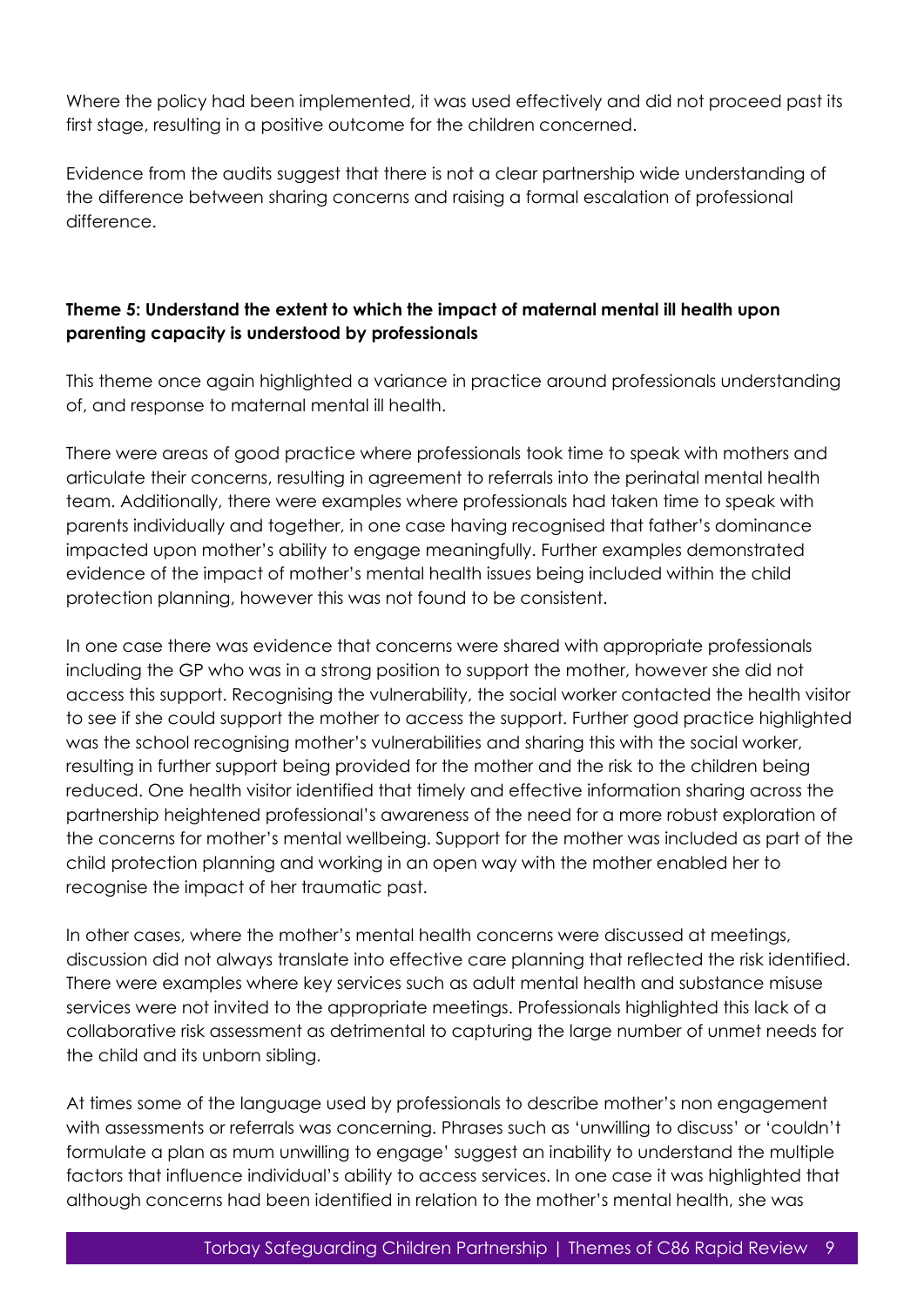'unwilling to discuss them'. The professional went on to highlight 'everyone knows about risks so it's good that we have talked to each other, even if there is no plan in place – we all know about it.' This leaves a question about what professionals proactively and collectively did to consider the safety plan based on the known risks.

Additionally, evidence within the cases audited suggests that following an initial assessment from referral to the perinatal mental health services, mothers did not often meet the threshold for intervention. It is unclear in some cases, where mothers are unable to access this service, or where they do not meet threshold what consistent follow up is undertaken to re-assess risk and what pathways of support can be offered; further how mothers are supported by professionals to access these services when there appears to have been a challenge in doing so.

In some cases there was evidence of no assessments being recorded in relation to mothers mental health, despite there being known risks, nor was there consideration of the impact of the risk on the children or the father. Practice was inconsistent across the partnership in relation to meaningful discussions being undertaken with mothers and fathers too. In one case the social worker identified that this led to a child's pre-birth planning being unsupported by the mother.

## <span id="page-9-0"></span>**Theme 6: Understand the extent to which Covid-19 had an impact on the interventions and engagement by parents on outcomes for children and young people**

For some services, such as the police and children's social care, interventions didn't change significantly as a result of Covid restrictions. Anything requiring a face to face contact stayed the same, therefore risk management was maintained. In maternity services mothers were able to access face to face appointments, however the fathers could not attend. Other professionals identified that although Covid was frustrating, and perhaps slowed responses down, it did not prevent interventions taking place. In the cases audited there was evidence that where required, home visits were undertaken using PPE to ensure children were seen and their lived experience assessed.

As per Government guidance there were clear examples within the partnership of Covid Prioritisation Plans allowing robust assessment of risk for continued contact and intervention. For example, children with a child protection plan remained a priority for face to face contacts within public health nursing, and every child allocated within children's social care had a Covid risk assessment undertaken; conversely there were other services where face to face contact with professionals was unavailable. Professionals reported that the multi-agency element of the local response was unclear. It would be recommended that if there was ever a similar situation that required prioritisation planning, there was a system wide overview of service availability provided to staff and the public.

Inevitably, professionals highlighted many concerns due to the impact of Covid restrictions on practice.

In maternity services, although face to face contact continued for mothers, fathers/partners were unable to attend the hospital appointments, leaving a potential unassessed risk due to an inability to identify risk/protective factors and observe the interactions and relationship. Equally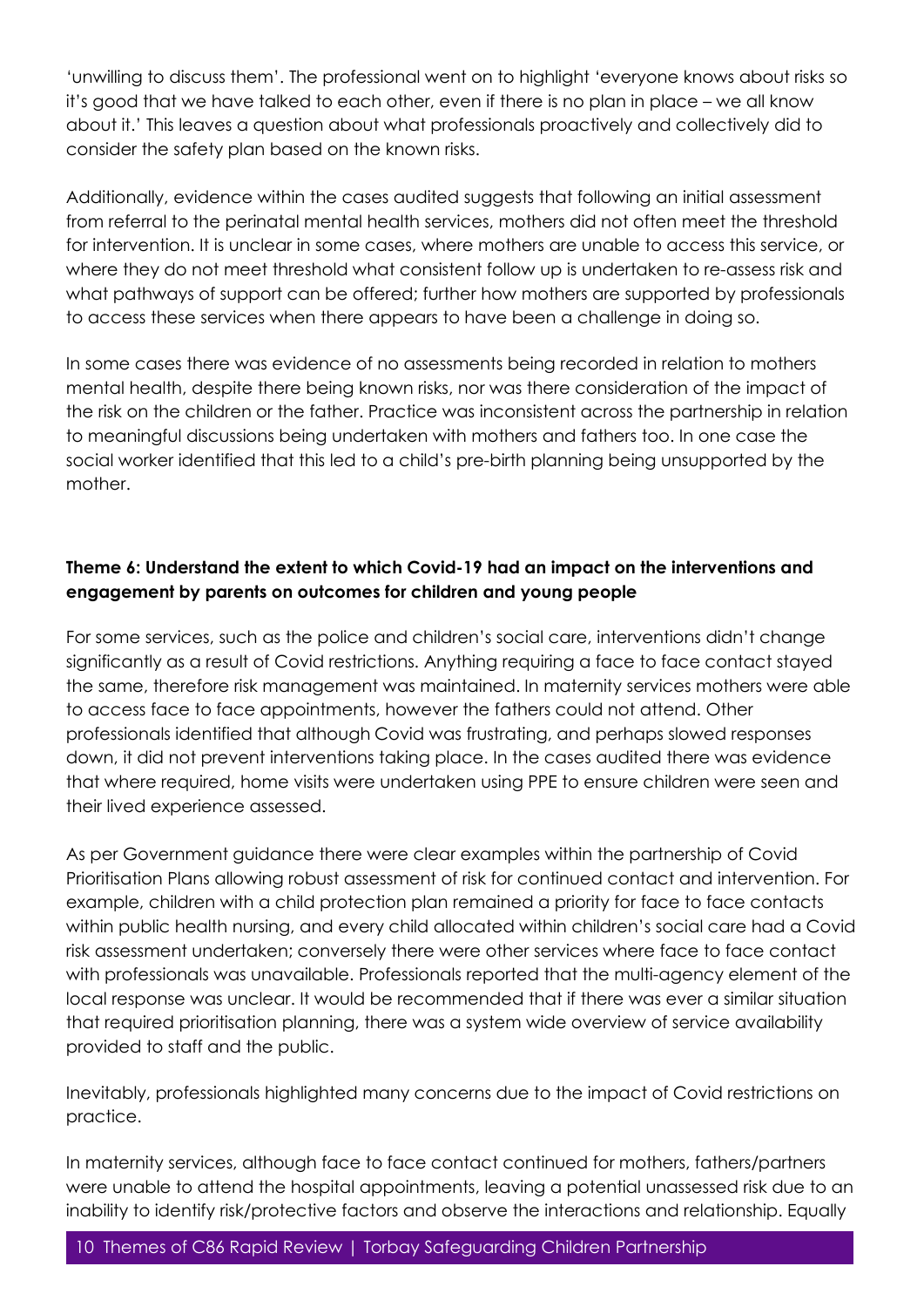public health nurses highlighted concern that telephone contact with families often only involved the mother, leading to concerns that she could hide or minimise concerns that would ordinarily be visible providing professionals with the opportunity to challenge or explore these with the mother. Restricted visiting in some cases hindered the health visitor's ability to assess attachment, particularly where there were maternal mental health concerns.

Families who were already isolated were further affected by the inability to access baby groups and other resources, and the closure of schools resulted in children becoming 'invisible' to education-based services. Concern was highlighted that remotely held child protection meetings could lead to family members not always having a full understanding of events or feeling able to proactively engage in discussions.

In one case of concern, professionals had limited access to the family whilst they were in temporary accommodation. The mother was heavily pregnant, had a younger child and was placed in a hotel as a temporary measure during Covid. Due to the Covid restrictions the hotel wouldn't allow visitors to see the family. This resulted in social worker and health visitor seeing a heavily pregnant woman and young child in the car park. This contact then led to the family having to move hotels during the pandemic as rules were broken by professionals who did not know they shouldn't be there.

# <span id="page-10-0"></span>**5 REFLECTIONS ON PROCESS**

### <span id="page-10-1"></span>**What went well?**

Attendance by the practitioners brought a richness to the conversation through their knowledge of the family and therefore really brought the child's lived experience to life.

Acknowledging there was a very tight deadline, school holidays and an Ofsted focused visit, there was a high response rate from partners to required information, allowing robust and holistic discussion on the day.

The use of online Microsoft Teams facilitated the attendance of professionals who were required to attend to represent an individual case. Colleagues who ordinarily may have been time challenged in their attendance due to geographical bases or workloads were therefore able to contribute more effectively.

### <span id="page-10-2"></span>**Recommendations for future audits:**

Quality Assurance Group to review process to ensure timeline is agreed with supporting documentation, including summary of case and a genogram available for all panel members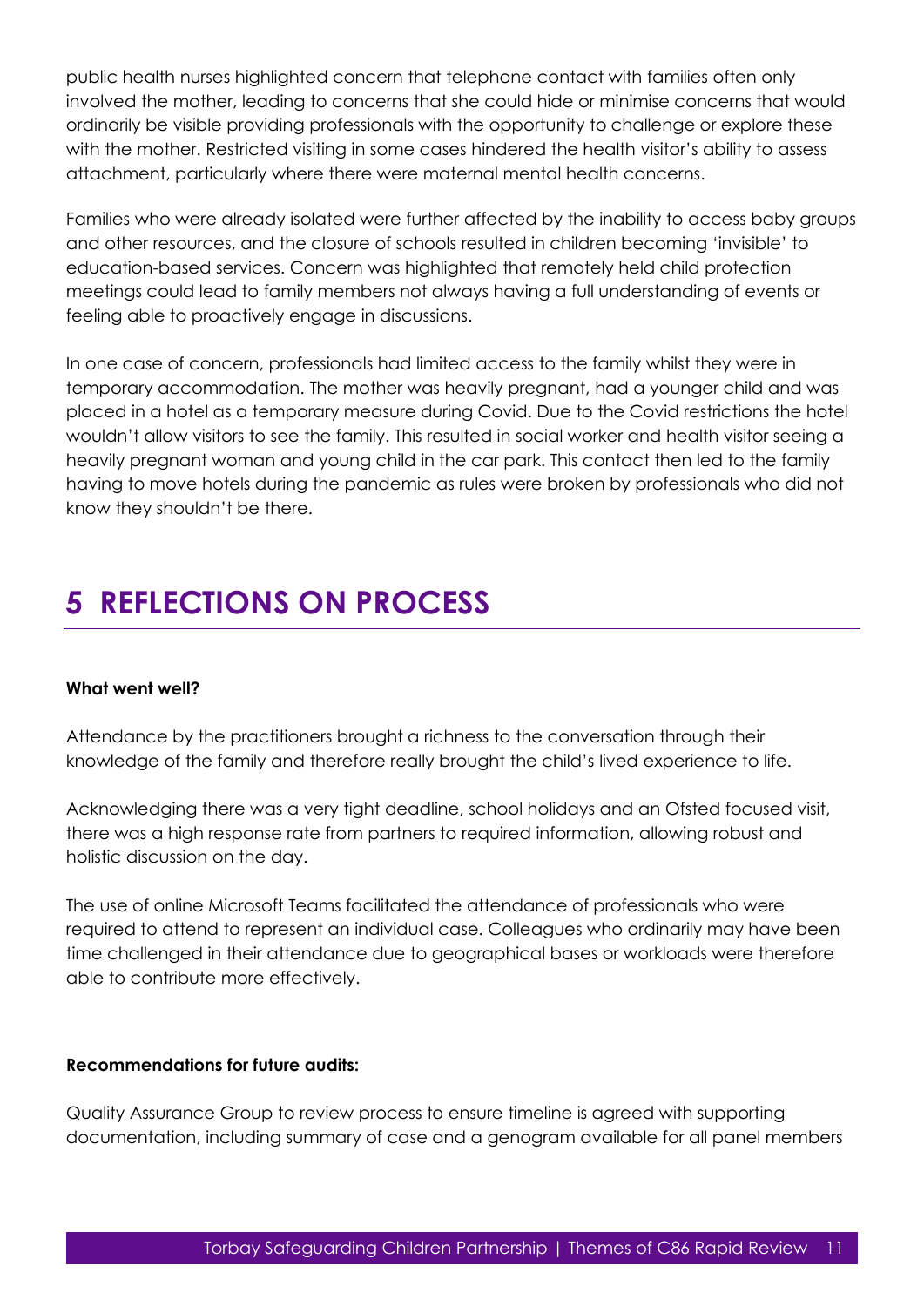Quality Assurance Group to review the Audit Tool and produce guidance for practitioners to provide clarity of information required, for example, 'exceeding good practice' would require evidence of practice over and above that which policy dictates

Quality Assurance Group to review the wording within the audit tool to ensure practitioners are aware they need to consider impact of practice upon the child, not the service

Quality Assurance Group to agree model of audits going forward, with consideration of a hybrid method to facilitate optimum attendance. This will improve the ability for individual practitioners from all agencies to attend case specific discussion.

Process will be reviewed to ensure that practice in relation to index children only will be audited.

Quality Assurance Group Chair to review number of children to be audited in future MACAs.

Quality Assurance Group to consider involvement of young people and their families in future audits.

# <span id="page-11-0"></span>**6 MULTI AGENCY CASE AUDIT RECOMMENDATIONS**

### <span id="page-11-1"></span>**Torbay Council Housing**

Torbay Council's Housing department and housing partners to review their policies and procedures regarding duties under Working Together 2018 arrangements to ensure compliance with said duties. Housing policies should promote children's welfare in all circumstances and must not elevate risk or be a barrier to service provision. TSCP to review Housing staff attendance at safeguarding training events and promote attendance if this is not in line with other agencies.

### <span id="page-11-2"></span>**Torbay Safeguarding Children Partnership**

TSCP Professional Differences/Escalation policy to be reviewed and updated to ensure it is fit for purpose, synchronises with current multi-agency/TSCP business processes and is used correctly. Updated policy to be re-launched via TSCP information sharing channels. TSCP to manage oversight of the policy where required and feedback any concerns to the Business Group for initial resolution.

### <span id="page-11-3"></span>**Mental Health Services**

Ensure the process of risk assessing and supporting mothers with poor mental health who are unable to engage with or access appropriate support services is fit for purpose. Closing an intervention in these circumstances without an adequate risk assessment is likely to increase vulnerability and elevate risk to children and families. This MACA has evidenced concerns in respect of this practice and future dip sampling may need to be considered to ensure compliance with this recommendation.